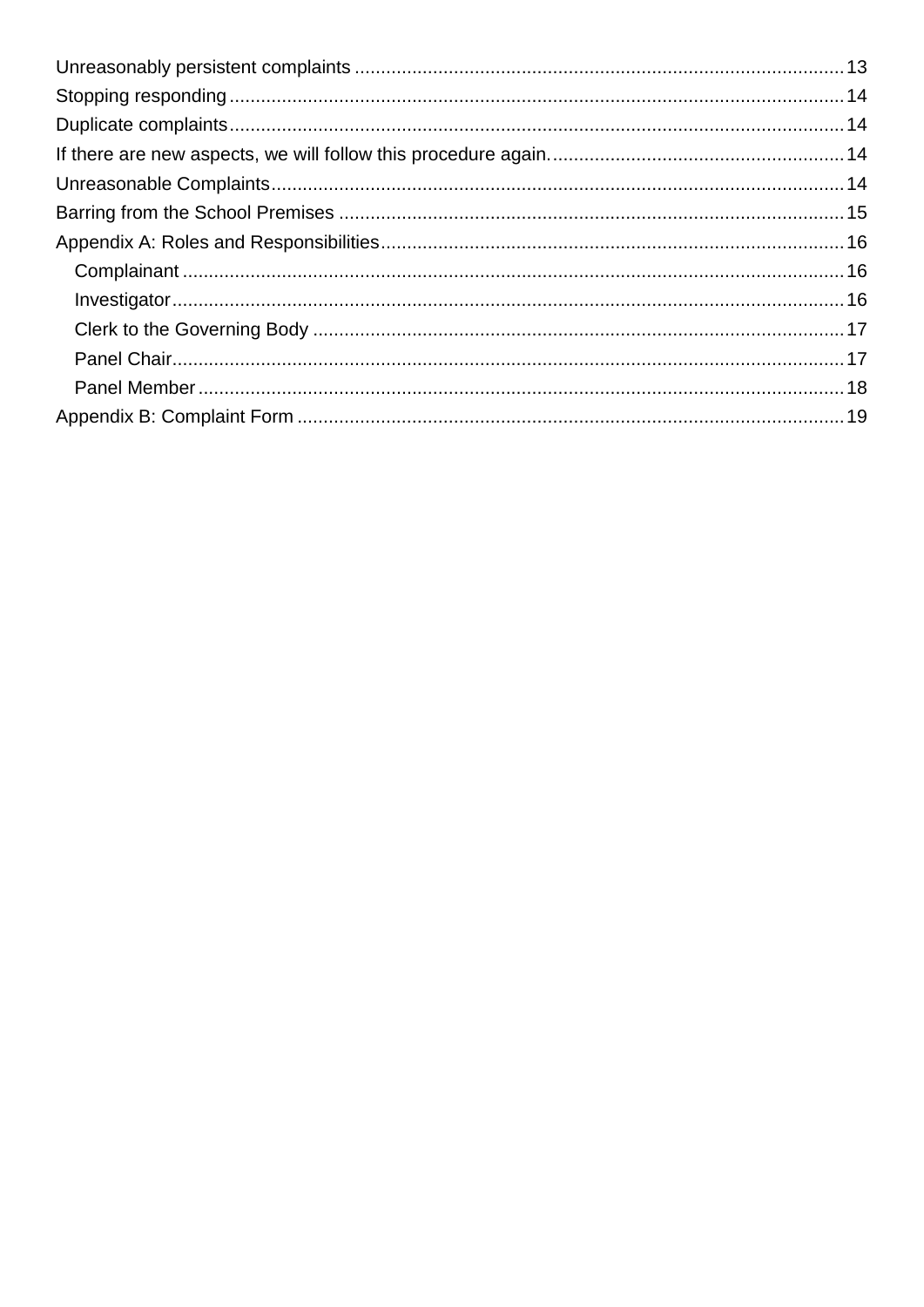# <span id="page-2-0"></span>**Denton CP School Contact Details:**

|                              | <b>Name</b>         | <b>Contact Details</b>                                          |
|------------------------------|---------------------|-----------------------------------------------------------------|
| <b>School Office</b>         | <b>Helen Vidler</b> | Email: office@denton.e-sussex.sch.uk<br>Telephone: 01273 513377 |
| Headteacher                  | <b>Guy Walsh</b>    | Email: office@denton.e-sussex.sch.uk<br>Telephone: 01273 513377 |
| <b>Chair of Governors</b>    | George Bishop       | Email: office@denton.e-sussex.sch.uk<br>Telephone: 01273 513377 |
| Clerk to the Governing Board | Sarah Greed         | Email: office@denton.e-sussex.sch.uk<br>Telephone: 01273 513377 |

### <span id="page-2-1"></span>**Introduction**

The central objective of Denton CP School & Nursery is to create and maintain a safe, happy and healthy learning environment where every pupil can achieve their full potential. The staff and governing board work in a spirit of co-operation with parents, carers and other interested parties. Throughout the process, we will be sensitive to the needs of all parties involved, and make any reasonable adjustments needed to accommodate individuals.

In line with the requirements of section 29 of the Education Act 2002, the school:

- has a complaints procedure that is easily accessible, simple to use and easy to understand.
- encourages resolution of concerns by informal means wherever possible.
- addresses all points at issue and provides an effective response and appropriate redress where necessary.
- resolves issues swiftly to established timescales, impartially and in a spirit of co-operation.
- provides a fair investigation by an independent person where necessary.
- respects, as appropriate, confidentiality.
- ensures that the Governing Board regularly monitors complaints received by the school.
- acts in accordance with the requirements of the General Data Protection Regulations (GDPR) and Data Protection Act 2018.

The school prides itself on the quality of the teaching and the pastoral care we provide for our pupils. If parents, carers or members of the public have concerns, they can expect the issues they raise to be treated seriously by the school and in accordance with this policy document.

### <span id="page-2-2"></span>**The difference between a concern and a complaint**

A 'concern' may be defined as '*an expression of worry or doubt over an issue considered to be important for which reassurances are sought'*.

A complaint may be generally defined as '*an expression of dissatisfaction, however made, about actions taken or a lack of action*'.

It is in everyone's interest to resolve concerns and complaints at the earliest stage. Many issues can be resolved informally, without the need for formal procedures. Denton takes informal concerns seriously and makes every effort to resolve the matter as quickly as possible.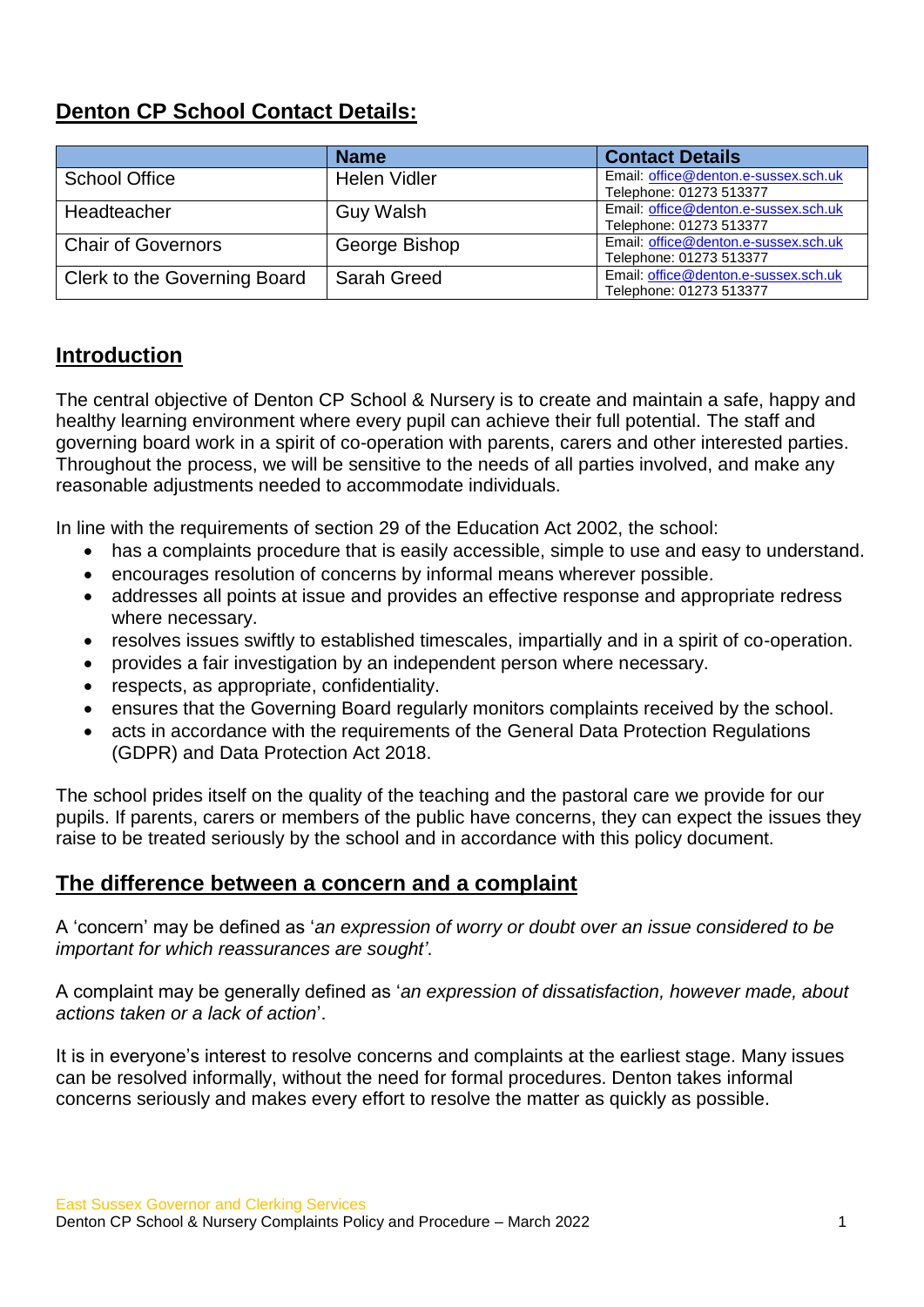However there are occasions when complainants would like to raise their concerns formally. In those cases, the school will attempt to resolve the issue internally, through the stages outlined within this complaints procedure.

## <span id="page-3-0"></span>**Who can make a complaint?**

Anyone can make a complaint about any facilities or services that the school provides, unless separate statutory procedures apply (such as exclusions or admissions), this includes:

- Parents or carers of children currently at the school.
- Parents or carers of children no longer at the school.
- Members of the public.
- A third party acting on behalf of the complainant. In these cases, written consent will be required from the complainant before any information is disclosed.

Anonymous complaints will not normally be investigated. However, the headteacher (Guy Walsh) or chair of governors (George Bishop) will determine as appropriate whether the complaint warrants an investigation.

# <span id="page-3-1"></span>**How to raise a concern or make a complaint**

The majority of concerns or complaints received will be from parents or carers regarding issues relating to an individual child or children. However, there may be occasions where concerns or complaints are received about the school's management of wider issues.

In nearly all cases, communicating face to face, between the appropriate member of staff and parent/carer is the most effective way to address concerns or complaints. A good discussion, when all parties are listening to each other and seeking resolutions, will frequently be the most effective and quickest way of resolving issues.

- A concern or complaint can be made in person, by letter or email, or by telephone.
- Complaints concerning the school staff (except the headteacher) should be made in the first instance to Guy Walsh, headteacher via the [school office.](#page-2-0) Please mark the complaint as 'Private and Confidential'.
- Complaints that involve or are about the headteacher should be addressed to George Bishop, the chair of governors, via the Clerk to the governing board. Please mark the complaint as 'Private and Confidential'.
- Complaints about the chair of governors, any individual governor or the whole governing board should be addressed to the Clerk to the governing board. Please mark the complaint as 'Private and Confidential'.
- Complainants should not approach individual governors to raise concerns or complaints. They have no power to act on an individual basis and it may prevent them from considering complaints at stage 3 of the procedure.

Some complaints fall outside the school's complaints procedure, for example, staff grievances or staff conduct and/or competency (see: [Complaints outside the Scope\)](#page-6-0). In these cases, if such an issue is brought to the headteacher's or chair of governor's attention, the school will follow its own internal personnel processes. The complainant will be informed that an issue is to be considered as part of the school's personnel processes, but the complainant will not be informed of the outcome of any such considerations.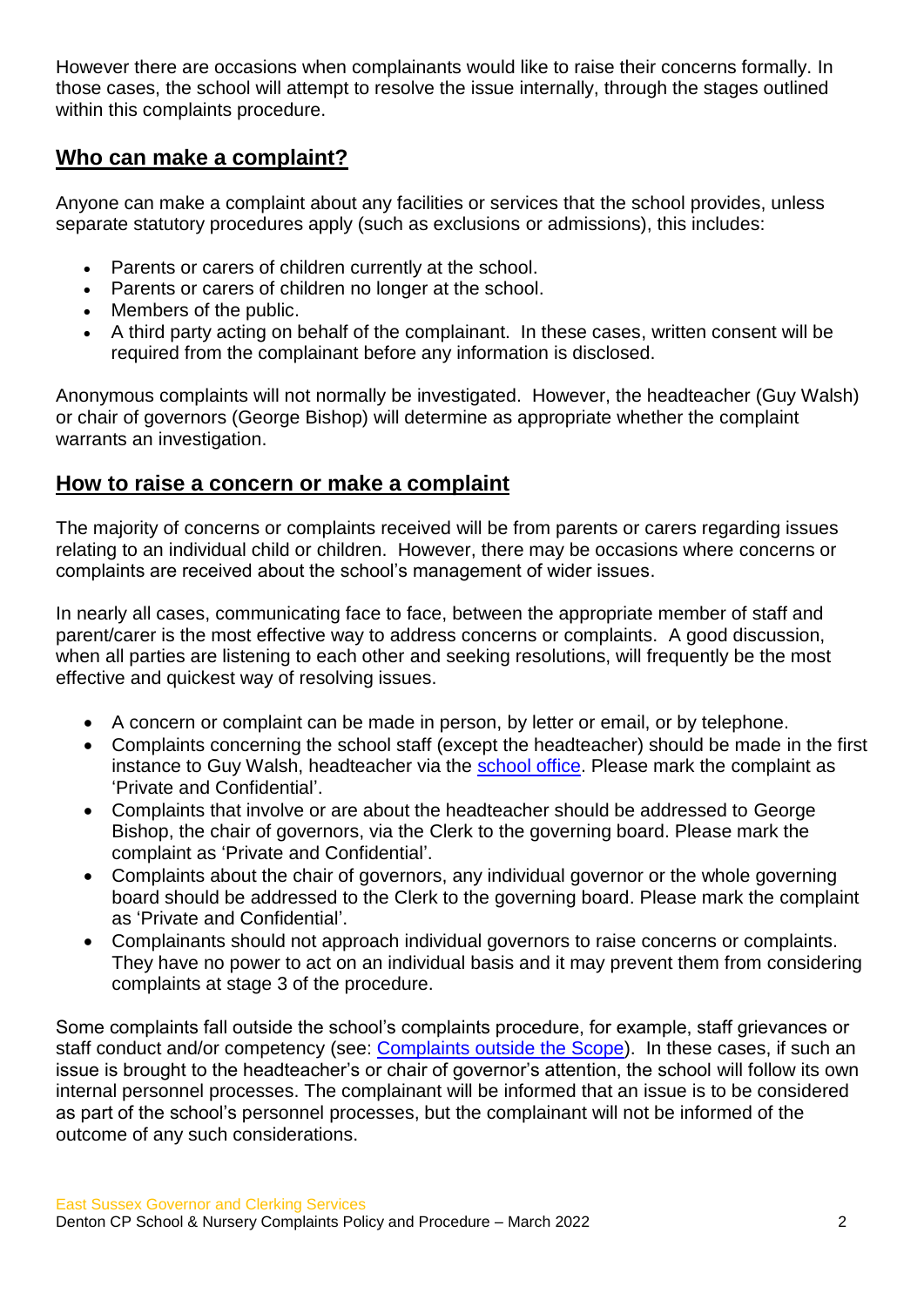Complainants are advised to limit the numbers of communications with a school while a complaint is being progressed. It is not helpful if repeated correspondence is sent (either by letter, phone, email or text) as it could delay the outcome being reached.

Concerns or complaints raised on social media will not receive a response unless raised through these procedures.

Recordings of conversations that were obtained covertly and without the informed consent of all parties being recorded will not be accepted as evidence in the complaints process.

For ease of use, a [template complaint form](#page-20-0) is included at the end of this procedure. If you require help in completing the form, please contact the [school office.](#page-2-0) You can also ask third party organisations like the Citizens Advice to help you.

In accordance with equality law, we will consider making reasonable adjustments if required, to enable complainants to access and complete this complaints procedure. For instance, providing information in alternative formats, assisting complainants in raising a formal complaint or holding meetings in accessible locations or enabling a satisfactory record of any meetings to be made.

# **Resolving complaints**

At each stage in the procedure, the school seeks to resolve the complaint. If appropriate, we will acknowledge that the complaint is upheld in whole or in part. In addition, we may offer one or more of the following:

- An explanation.
- An admission that the situation could have been handled differently or better.
- An assurance that we will try to ensure the event complained of will not recur.
- An explanation of the steps that have been or will be taken to help ensure that it will not happen again and an indication of the timescales within which any changes will be made.
- An undertaking to review school policies in light of the complaint.
- An apology.

Where further investigations are necessary, new time limits will be set, and the complainant will be sent details of the new deadline with an explanation for the delay.

### <span id="page-4-0"></span>**Withdrawal of a complaint**

If a complainant wants to withdraw their complaint, we will ask them to confirm this in writing.

### **Timescales**

The school expects that complaints will be made as soon as possible after an incident arises and no later than three months afterwards. If the complaint is about a series of related incidents, they must raise the complaint within 3 months of the last incident. We will consider complaints raised outside this timeframe if exceptional circumstances apply and the complaint can still be investigated in a fair manner for all involved.

We will consider complaints made outside of term time to have been received on the first school day after the holiday period.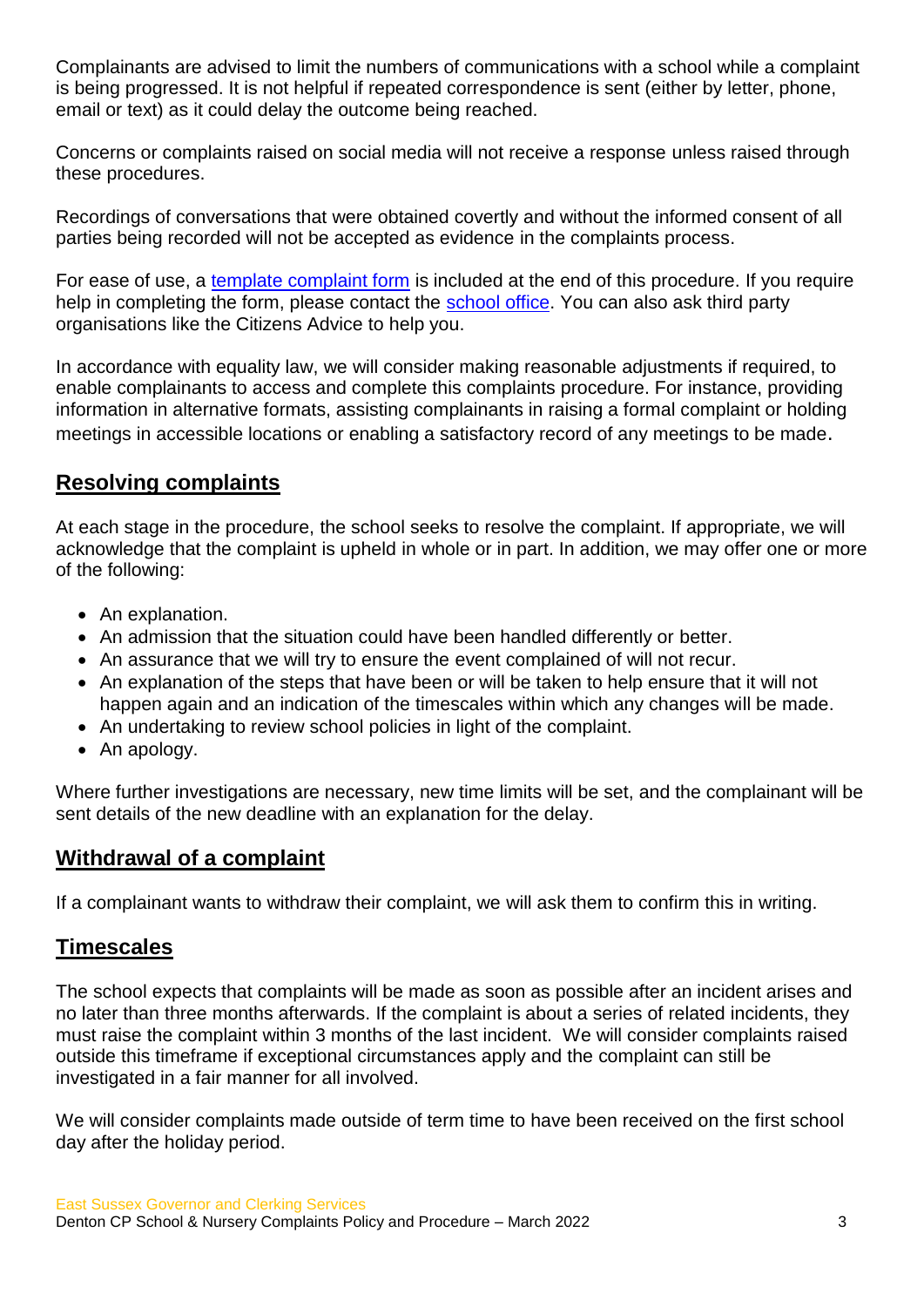If at any point we cannot meet the timescales we have set out in this policy, we will:

- Set new time limits with the complainant.
- Send the complainant details of the new deadline and explain the delay.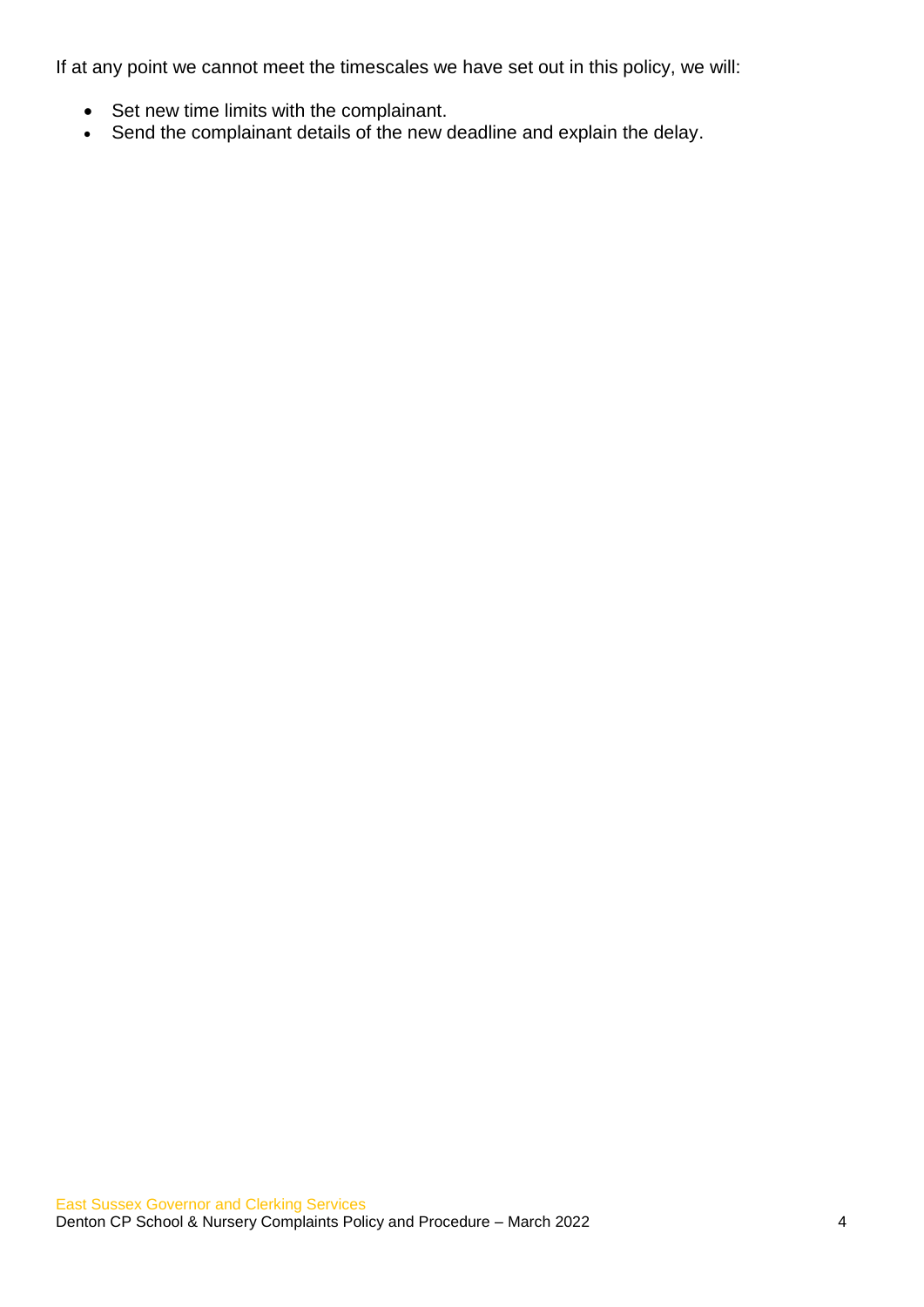# <span id="page-6-0"></span>**Complaints outside the scope**

Some complaints will be outside the scope of this procedure as there are separate statutory procedures to deal with such issues. These include:

|            | <b>Complaints outside the scope</b>          | Who to contact                                                                 |  |  |
|------------|----------------------------------------------|--------------------------------------------------------------------------------|--|--|
|            | Admissions to schools                        | Concerns about admissions, statutory                                           |  |  |
|            | <b>Statutory assessments of Special</b>      | assessments of Special Educational Needs &                                     |  |  |
|            | Educational Need & Disability (SEND)         | Disability, or school re-organisation proposals                                |  |  |
| $\bullet$  | School re-organisation proposals             | should be raised with East Sussex County                                       |  |  |
|            |                                              | Council.                                                                       |  |  |
| $\bullet$  | Matters likely to require a Child Protection | Complaints about child protection matters are                                  |  |  |
|            | Investigation                                | handled under our child protection and                                         |  |  |
|            |                                              | safeguarding policy and in accordance with                                     |  |  |
|            |                                              | relevant statutory guidance.                                                   |  |  |
|            |                                              | If you have serious concerns, you may wish to                                  |  |  |
|            |                                              | contact the local authority designated officer                                 |  |  |
|            |                                              | (LADO) who has local responsibility for                                        |  |  |
|            |                                              | safeguarding or the Multi-Agency Safeguarding                                  |  |  |
|            |                                              | Hub (MASH).<br><b>Local Authority Designated Officer (LADO):</b>               |  |  |
|            |                                              | 01323 747373 / 07825 782793                                                    |  |  |
|            | Exclusion of children from school            | Further information about raising concerns                                     |  |  |
|            |                                              | about exclusions is available in the School                                    |  |  |
|            |                                              | discipline and exclusion guidance.                                             |  |  |
|            |                                              | Complaints about the application of the                                        |  |  |
|            |                                              | behaviour policy can be made through the                                       |  |  |
|            |                                              | school's complaints procedure.                                                 |  |  |
|            | Whistleblowing                               | We have an internal whistleblowing procedure                                   |  |  |
|            |                                              | for all our employees, including temporary staff                               |  |  |
|            |                                              | and contractors.                                                               |  |  |
|            |                                              | The Secretary of State for Education is the                                    |  |  |
|            |                                              | prescribed person for matters relating to                                      |  |  |
|            |                                              | whistleblowers in education who do not want to                                 |  |  |
|            |                                              | raise matters direct with their employer.<br>Referrals can be made at:         |  |  |
|            |                                              |                                                                                |  |  |
|            |                                              | www.education.gov.uk/contactus.<br>Volunteer staff who have concerns about our |  |  |
|            |                                              | school should complain through the school's                                    |  |  |
|            |                                              | complaints procedure. You may also be able to                                  |  |  |
|            |                                              | complain direct to the LA or the Department for                                |  |  |
|            |                                              | Education (see link above), depending on the                                   |  |  |
|            |                                              | substance of your complaint.                                                   |  |  |
|            | Staff grievances                             | These matters will be addressed under the                                      |  |  |
|            |                                              | school's internal grievance procedures.                                        |  |  |
|            | <b>Staff Conduct and/or Competency</b>       | Complaints about staff will be dealt with under                                |  |  |
| Complaints |                                              | the school's internal personnel procedures, if                                 |  |  |
|            |                                              | appropriate.                                                                   |  |  |
|            |                                              | Complainants will not be informed of any                                       |  |  |
|            |                                              | outcomes of the complaint or action taken in                                   |  |  |
|            |                                              | relation to a staff member as a result of a                                    |  |  |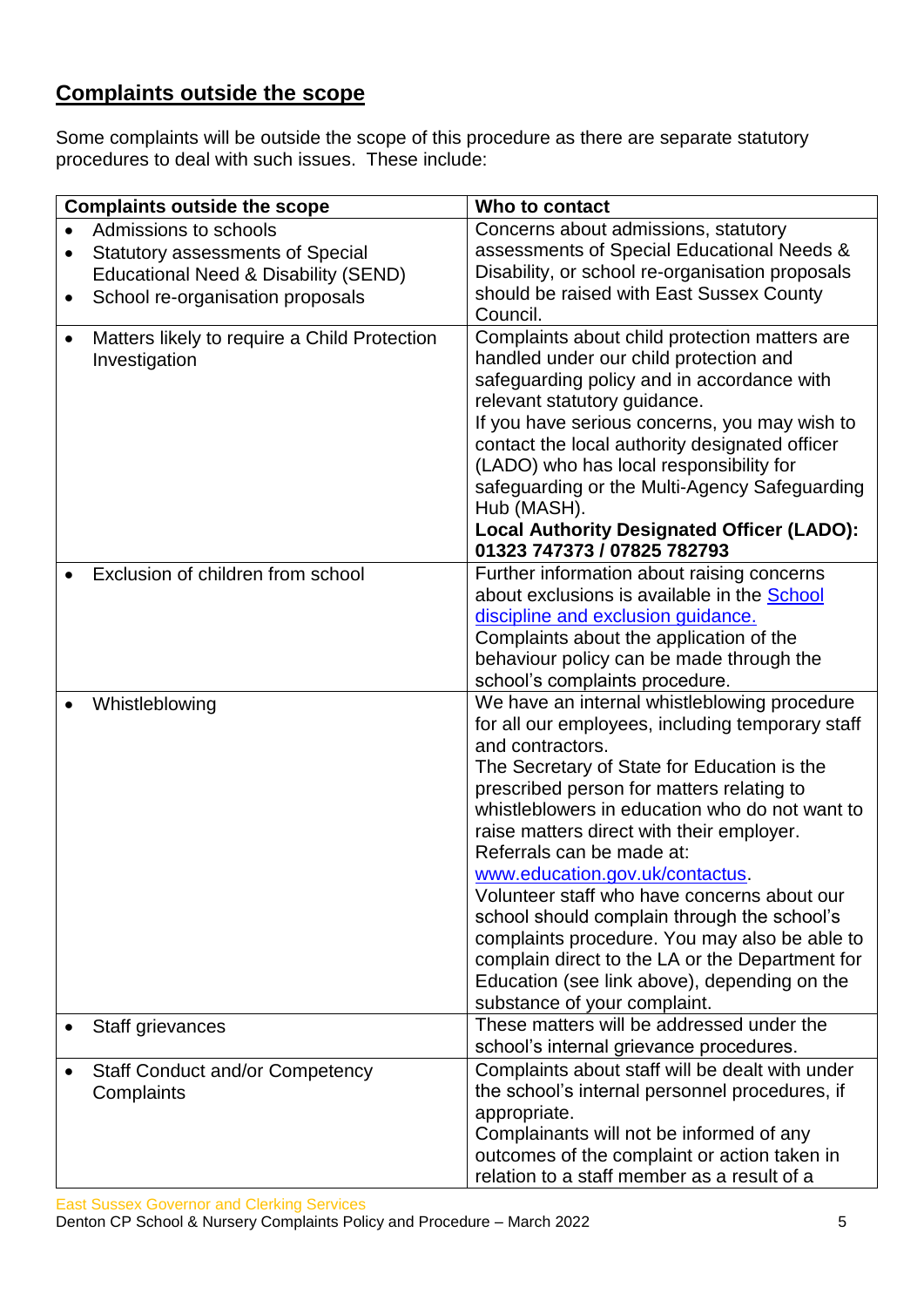|           | <b>Complaints outside the scope</b>                                                                    | Who to contact                                                                                                                                                                                                                                                                                                                                                                                                                                                                                                                                                                                                                                                                                                                          |
|-----------|--------------------------------------------------------------------------------------------------------|-----------------------------------------------------------------------------------------------------------------------------------------------------------------------------------------------------------------------------------------------------------------------------------------------------------------------------------------------------------------------------------------------------------------------------------------------------------------------------------------------------------------------------------------------------------------------------------------------------------------------------------------------------------------------------------------------------------------------------------------|
|           |                                                                                                        | complaint. However, the complainant will be<br>notified that the matter is being addressed.                                                                                                                                                                                                                                                                                                                                                                                                                                                                                                                                                                                                                                             |
| $\bullet$ | Complaints about services provided by<br>other providers who may use school<br>premises or facilities. | Schools should direct complainants to follow<br>the external provider's own complaints<br>procedure.                                                                                                                                                                                                                                                                                                                                                                                                                                                                                                                                                                                                                                    |
|           | Complaints about the curriculum                                                                        | Please contact the Department for Education at<br>www.education.gov.uk/contactus                                                                                                                                                                                                                                                                                                                                                                                                                                                                                                                                                                                                                                                        |
|           | Complaints about collective worship                                                                    | Complaints about the content of the daily act of<br>collective worship (DACW) should be<br>addressed to:<br>the local Standing Advisory Council on<br><b>Religious Education</b><br>other relevant body, e.g. the appropriate<br>$\bullet$<br>Diocese:<br><b>Diocese of Chichester</b><br>$\circ$<br><b>Diocese of Arundel and Brighton</b><br>$\circ$<br><b>Methodist Schools</b><br>$\Omega$                                                                                                                                                                                                                                                                                                                                          |
|           | Withdrawal from the curriculum                                                                         | Parents and carers can withdraw their child<br>from any aspect of Religious Education (RE),<br>including the DACW. They do not have to<br>explain why.<br>If parents or carers are not satisfied with the<br>handling of a request to withdraw their child<br>from RE or the DACW, schools should advise<br>them to follow their complaints procedure.<br>The right of withdrawal does not apply to other<br>areas of the curriculum where religious matters<br>may be spontaneously raised by pupils or arise<br>in other subjects such as history or citizenship.<br>Should parents wish to withdraw their child<br>from sex and relationship education they<br>should refer to the schools Sex and<br>Relationship Education policy. |

If other bodies are investigating aspects of the complaint, for example the police, local authority (LA) safeguarding teams or Tribunals, this may impact on our ability to adhere to the timescales within this procedure or result in the procedure being suspended until those public bodies have completed their investigations.

If a complainant commences legal action against the school in relation to their complaint, we will consider whether to suspend the complaints procedure in relation to their complaint until those legal proceedings have concluded.

## <span id="page-7-0"></span>**Complaint campaigns**

If the school receives a large volume of complaints which are all based on the same subject and/or from complainants unconnected with the school, the school will send a template response to all complainants and publish a single response on the school's website.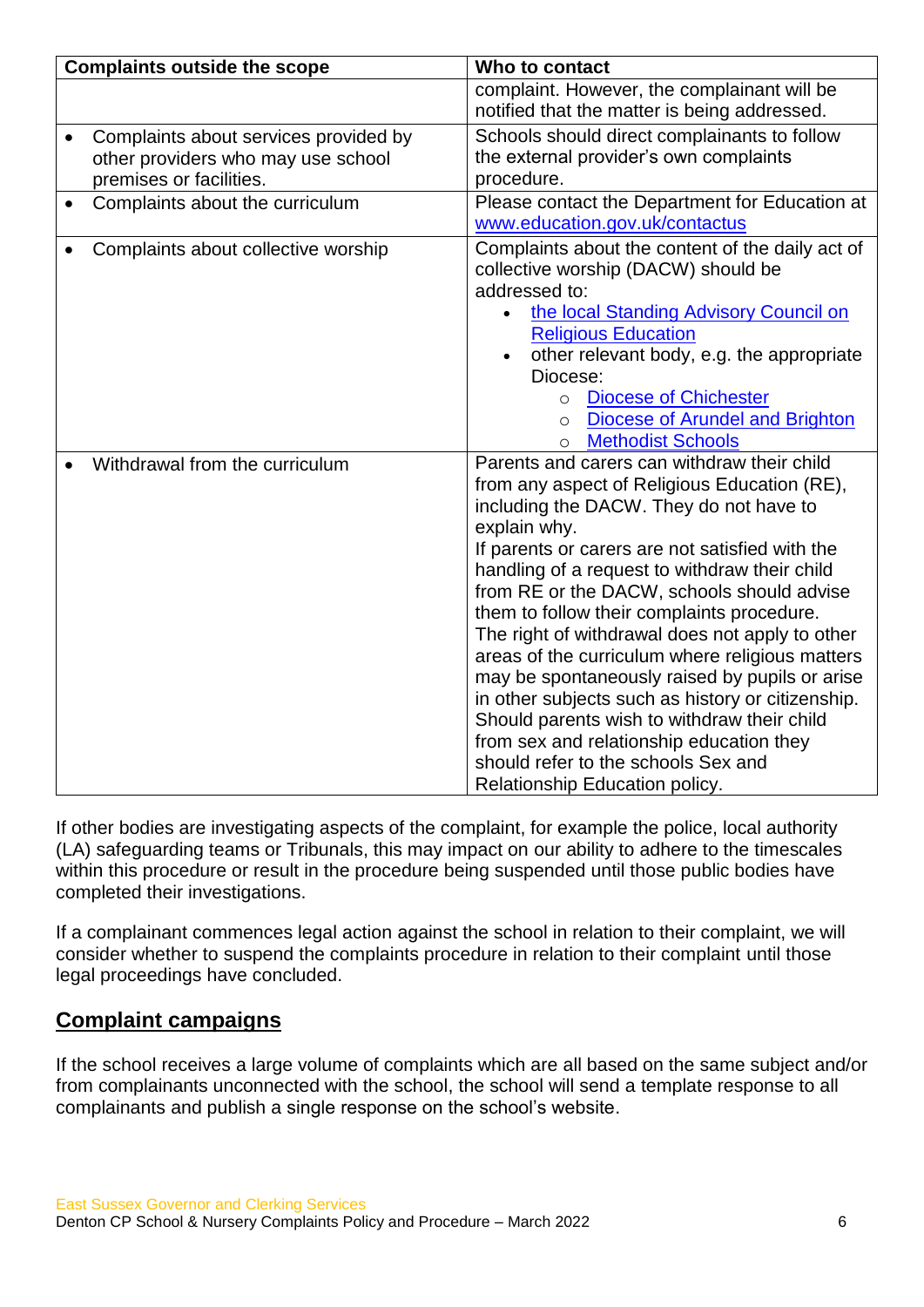# <span id="page-8-0"></span>**Duplicate complaints**

After closing a complaint, at the end of the complaints procedure, if a duplicate complaint is received about the same matter from a connected party, the duplicate complainant will be informed that the school has already considered the complaint and the local process is now complete. They will be sent a summary of the outcome of the original complaint, with all confidential information redacted. The new complainant will be advised to contact the DfE if there is dissatisfaction with the original handling of the complaint.

# **Use of Social Media**

The school considers that the promotion and continuance of a positive, healthy and safe school community ethos depends upon all members of the school community contributing to and being responsible for maintaining this. The school therefore actively encourages any individual with a concern or complaint to raise it as soon as possible within the process described.

For the same reason, the school strongly discourages the use of social media in this respect, and asks parents and carers and others of the school community not to post on social media any issues which should more appropriately be dealt with within the school processes for concerns and complaints.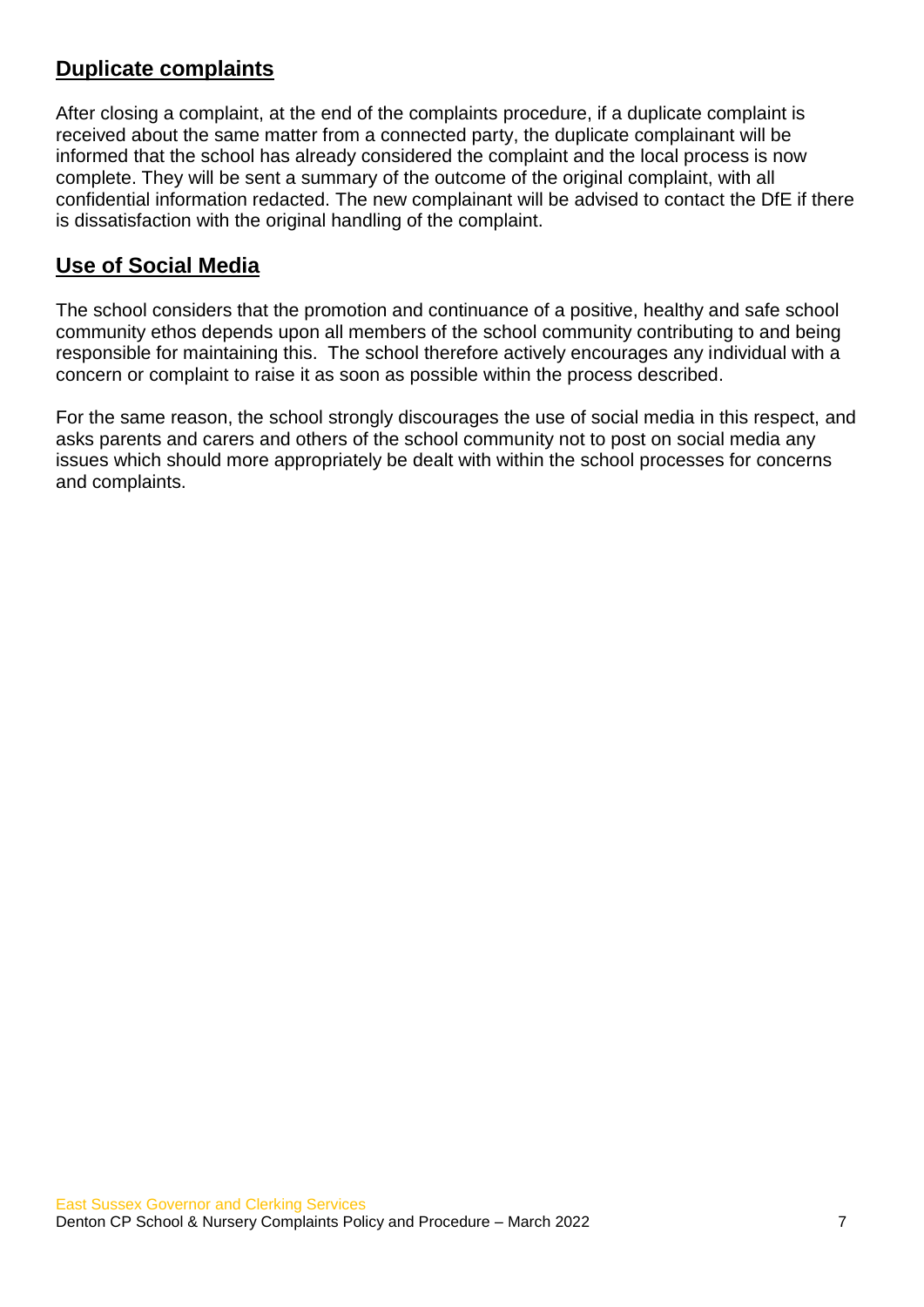# <span id="page-9-0"></span>**The Complaints Procedure**

#### *This stage does not apply to complaints against the Headteacher, a Governor or the Governing Board.*

#### <span id="page-9-1"></span>**Informal**

As referred to earlier in this policy, the intention of the school is to create and maintain a safe, happy and healthy learning environment and the staff and governing board seek to establish a spirit of cooperation with parents, carers and other interested parties to ensure that a positive school community ethos is established to achieve and maintain this.

It is in everyone's interest to resolve concerns at the earliest stage and the school's experience is that many issues can be resolved by proactive and timely discussion between the appropriate people. The school therefore takes informal concerns extremely seriously and will make every effort to resolve the matter quickly and effectively.

In order to assist this, the concern should be raised as soon as possible with the relevant member of staff or the headteacher as appropriate, either in person or by letter, telephone or email. If the person with the concern is unclear who to contact or the process involved [the school office](#page-2-0) will be able to assist.

If the person with the concern has a difficulty discussing it with a particular member of staff, we will respect your views. In these cases, you will be referred to another staff member. Similarly, if the member of staff directly involved feels unable to deal with a concern, Guy Walsh, Headteacher, will refer you to another staff member. The member of staff may be more senior but does not have to be. The ability to consider the concern objectively and impartially is more important.

If, however, a resolution is not reached and/or the person with the concern is dissatisfied with the outcome then they may wish to escalate the complaint to Stage 1 of the complaints procedure.

#### <span id="page-9-2"></span>**Stage 1 – Review by Headteacher**

#### *This stage does not apply to complaints against the Headteacher, a Governor or the Governing Board.*

*The headteacher may delegate the investigation to another member of the school's senior leadership team but not the decision to be taken.*

The complaint must be made to Guy Walsh (headteacher) via the [school office.](#page-2-0) This may be done in person, by letter (preferably on the [complaint form\)](#page-20-0), by email or telephone. The headteacher will record the date the complaint is received and will acknowledge receipt in writing, by letter or email, within 5 school days. Within this response, the Headteacher, if needed, will seek to clarify the nature of the complaint, what remains unresolved and what outcome the complainant would like to see. The headteacher will indicate if a face-to-face meeting is the most appropriate way to secure clarification or whether the complainant should respond by letter or email.

At the conclusion of the investigation, Guy Walsh (headteacher) will provide a formal written response within 15 school days of the receipt of the complaint. If Guy Walsh (headteacher) is unable to meet this deadline, they will provide the complainant with an update and revised response date.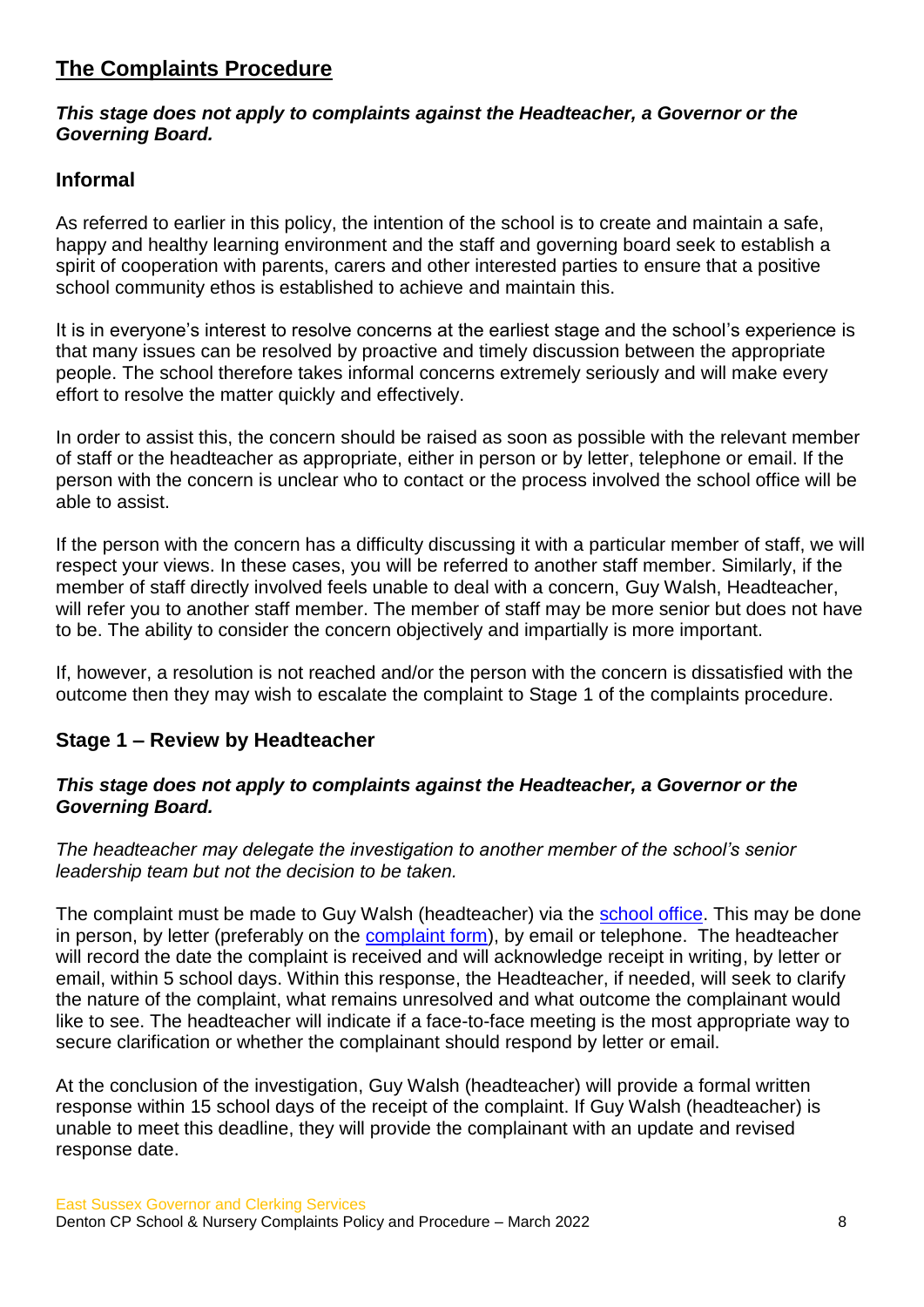The response will refer to actions taken to investigate the complaint and an explanation of the outcome and the reason(s) for it. Where appropriate, it will include details of actions the school will take to resolve the complaint and any other actions the school will take to improve policy and practice.

Guy Walsh (headteacher) will advise the complainant of how to escalate their complaint should they remain dissatisfied with the outcome of Stage 1. Should the complainant wish to escalate their complaint to Stage 2, they must do so within 10 school days of the date of the formal written response setting out the outcome of the Stage 1 process.

### <span id="page-10-0"></span>**Stage 2 – Investigation by Governing Board**

Complaints at this stage are in one of three categories:

- <span id="page-10-1"></span>1. The complainant is not satisfied with the outcome at stage 1.
- <span id="page-10-2"></span>2. The complaint is about the headteacher, or a member of the governing board (including the Chair **or** Vice-Chair).
- <span id="page-10-5"></span><span id="page-10-4"></span><span id="page-10-3"></span>3. The complaint is about:
	- o The Chair **and** Vice Chair or
	- o The majority of the governing board or
	- o The entire governing board

<span id="page-10-6"></span>For all 3 categories above the complainant must write to or email (preferably on the [complaint form](#page-20-0) with the desired outcomes clearly stated) the clerk to the governing board to request that their complaint is considered at Stage 2. They should set out the details of the complaint and include appropriate evidence. It is critical that the complainant should also specify what they feel would resolve the complaint, and how they feel the previous stage of the procedure has not addressed their complaint sufficiently if this applies.

The clerk will record the date the complaint is received and will acknowledge receipt in writing, by letter or email, within 5 school days.

Complaints in categories 1 and 2 above will be investigated by George Bishop, Chair of Governors or a suitably skilled governor. For complaints received in category 3, the clerk will seek advice from the local authority as to how the complaint should be dealt with and the complainant will be advised accordingly. The local authority may recommend an independent governor to investigate the complaint. An independent governor is a suitably skilled governor from outside the governing board, with no prior exposure to the complaint that is currently under investigation.

The chair of governors/nominated governor will investigate the complaint and contact the complainant if they feel a face-to-face meeting, a phone call or a virtual meeting would be helpful.

At the conclusion of the investigation, the chair of governors/nominated governor will provide a formal written response within 15 school days of the receipt of the complaint. If they are unable to meet this deadline, they will provide the complainant with an update and revised response date.

The response will refer to actions taken to investigate the complaint and an explanation of the outcome and the reason(s) for it. Where appropriate, it will include details of actions the school will take to resolve the complaint and any other actions the school will take to improve policy and practice.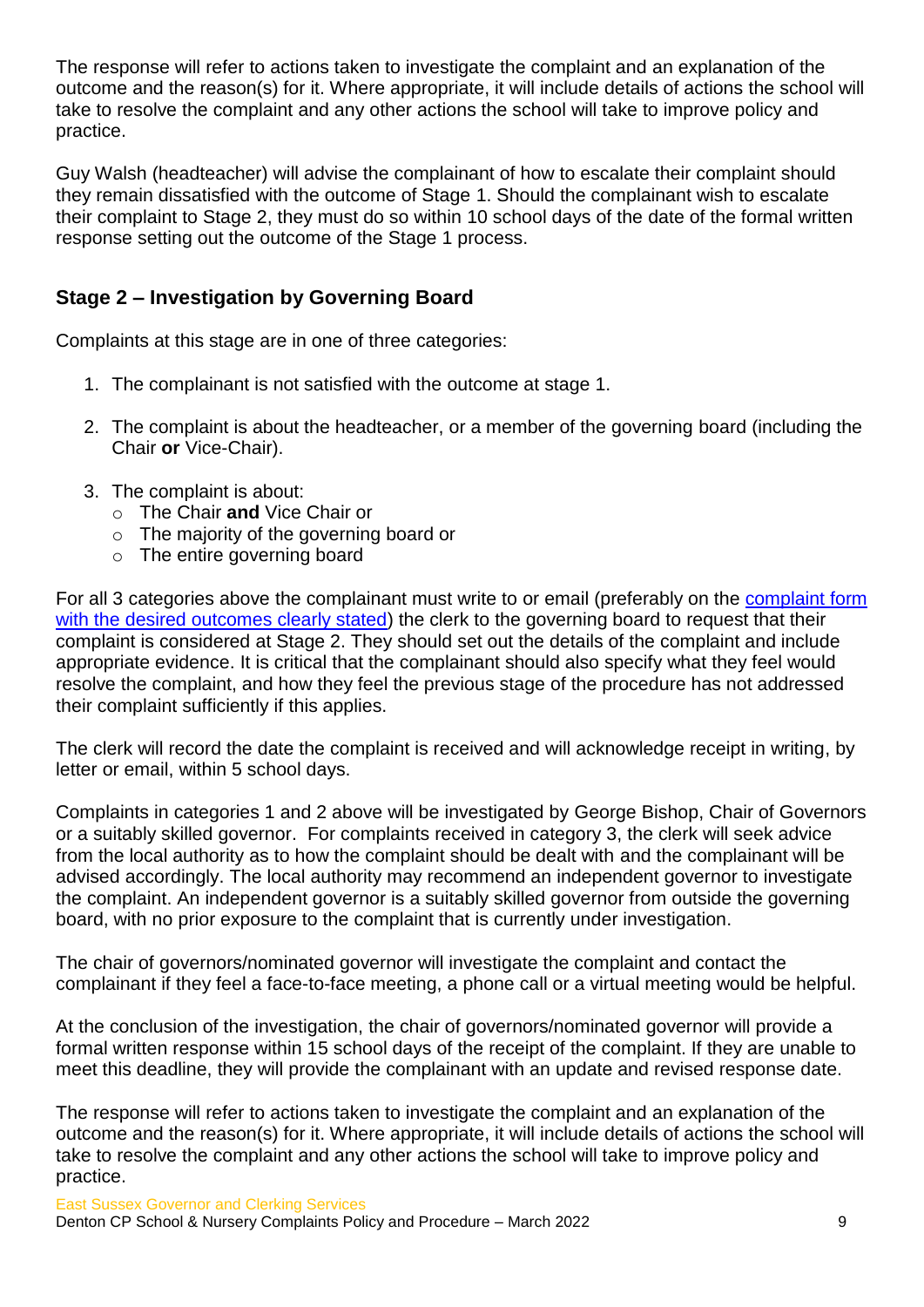Where further investigations are necessary, new time limits will be set, and the complainant will be sent details of the new deadline with an explanation for the delay.

The chair of governors/investigator will advise the complainant of how to escalate their complaint should they remain dissatisfied with the outcome of Stage 2. Should the complainant wish to escalate their complaint to Stage 3, they must do so within 10 school days of the date of the formal written response setting out the outcome of the Stage 2 process.

## <span id="page-11-0"></span>**Stage 3 – Governing Board Review Panel**

This is the final stage of the complaints procedure.

The complainant must write to or email (preferably on the [complaint form\)](#page-2-0) to the Clerk of the governing board within 10 school days of the date of the formal written response setting out the outcome of the Stage 2 process. For category 1 complaints, requests outside of this timeframe will only be considered if the chair of governors considers exceptional circumstances apply. For requests outside this timeframe for category 2 and 3 complaints, the clerk will seek advice from the local authority as to how this matter should be dealt with. The local authority may recommend an independent panel should be convened, made up of suitably skilled governors from outside the board. An independent governor is a suitably skilled governor from outside the governing board, with no prior exposure to the complaint that is currently under investigation.

The complainant should set out the details of their complaint and include appropriate evidence. They should also specify what they feel would resolve the complaint, and how they feel the previous stages of the procedure have not addressed their complaint sufficiently.

The complainant must have reasonable notice of the date of the review panel; however, the review panel reserves the right to convene at their convenience rather than that of the complainant and reach a conclusion in the interests of drawing the complaint to a close. If the complainant rejects the offer of 3 proposed dates, the Clerk will set a date. The hearing will go ahead using written submissions from both parties.

#### **Stage 3: Timeline**

<span id="page-11-1"></span>

| 1 <sub>1</sub> | Within 5 school days of receipt of the new complaint form from the<br>complainant, with the desired outcomes from the panel hearing clearly<br>stated, the clerk will arrange a governing board review panel.                                                                                                                                        |
|----------------|------------------------------------------------------------------------------------------------------------------------------------------------------------------------------------------------------------------------------------------------------------------------------------------------------------------------------------------------------|
|                |                                                                                                                                                                                                                                                                                                                                                      |
| 2.             | The panel sets a date to meet as soon as reasonably practical but no longer<br>than 15 school days from the date of the acknowledgement of the letter of<br>complaint. However, where further investigations are necessary, new time<br>limits may be set. The complainant will be sent details of the new date and<br>an explanation for the delay. |
| 3.             | Any evidence and documentation that the complainant and school wish to                                                                                                                                                                                                                                                                               |
|                |                                                                                                                                                                                                                                                                                                                                                      |
|                | submit in relation to their complaint must be sent to the clerk to the governing                                                                                                                                                                                                                                                                     |
|                | board at least 5 school days before the meeting. All relevant papers* will be                                                                                                                                                                                                                                                                        |
|                | circulated to the complainant and the school representatives attending the                                                                                                                                                                                                                                                                           |
|                | meeting, as well as the governing board review panel. Recordings of                                                                                                                                                                                                                                                                                  |
|                | conversations that were obtained covertly and without the informed consent                                                                                                                                                                                                                                                                           |
|                | of all parties being recorded will not be accepted as evidence.                                                                                                                                                                                                                                                                                      |
| 4.             | If the complainant or school wishes to call witnesses the names of these                                                                                                                                                                                                                                                                             |
|                | witnesses must be advised to the clerk at least 5 school days before the                                                                                                                                                                                                                                                                             |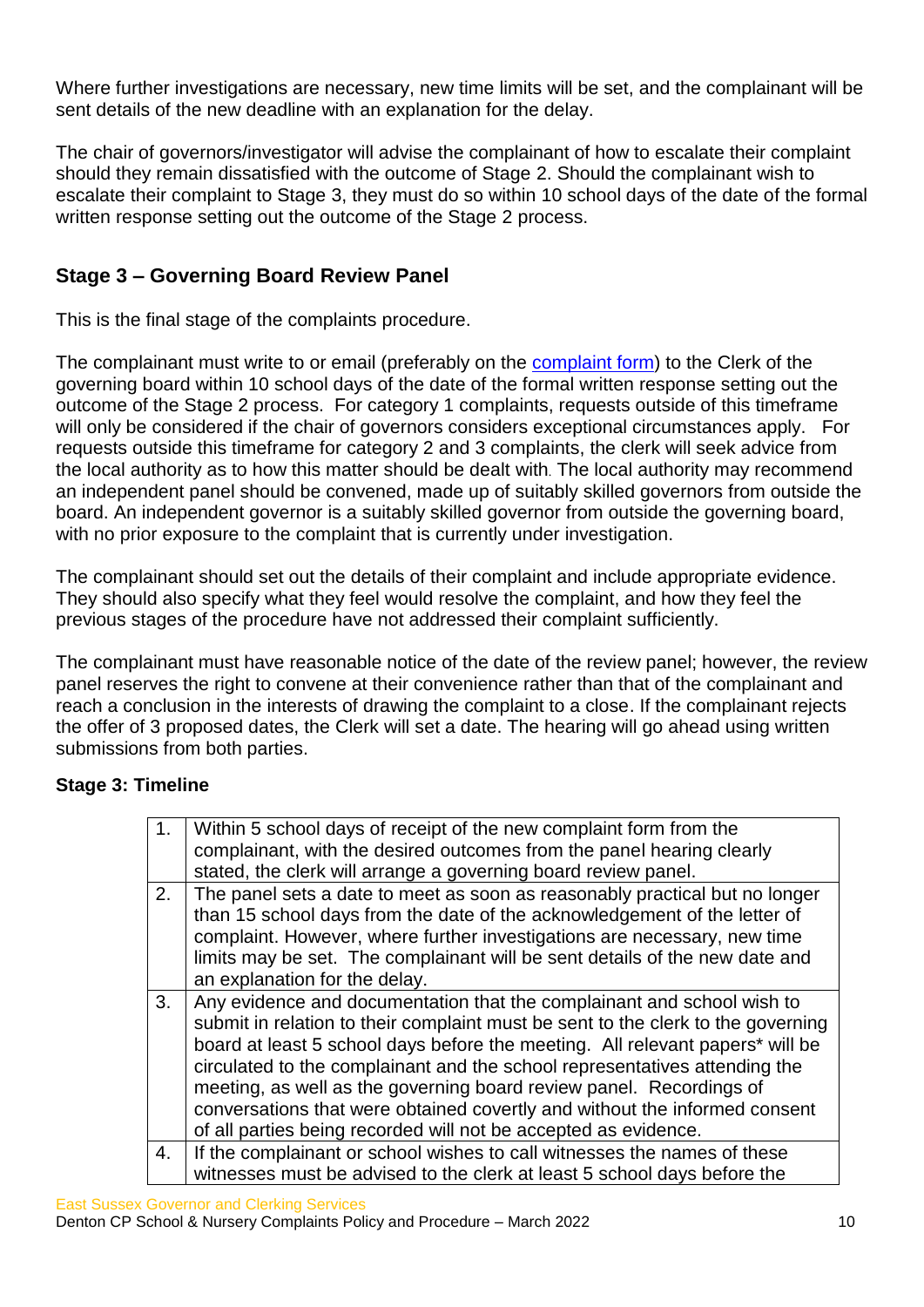|    | meeting. The complainant and school are responsible for ensuring that the<br>witnesses are aware of the time, date and location of the meeting. |  |  |  |
|----|-------------------------------------------------------------------------------------------------------------------------------------------------|--|--|--|
|    |                                                                                                                                                 |  |  |  |
|    | If the complainant wishes to be accompanied by a suitable companion, this                                                                       |  |  |  |
|    | should not be legal representation as the Governing Board Review Panel is                                                                       |  |  |  |
|    | not a form of legal proceedings, the name of the suitable companion must be                                                                     |  |  |  |
|    | advised to the clerk 5 school days before the meeting.                                                                                          |  |  |  |
| 5. | If the Governing Board Review Panel cannot meet because the end of term                                                                         |  |  |  |
|    | is less than 15 days from the date of acknowledgement of the letter of                                                                          |  |  |  |
|    | complaint, it must meet within 10 days of the start of the new term.                                                                            |  |  |  |
| 6. | The Governing Board Review Panel will communicate their findings to the                                                                         |  |  |  |
|    | complainants and all relevant school parties within 10 school days of their                                                                     |  |  |  |
|    | meeting.                                                                                                                                        |  |  |  |

*\* Some papers maybe withheld or redacted due to the confidential nature of the content and in accordance with data protection guidance and GDPR.*

#### <span id="page-12-0"></span>**Stage 3: Panel Membership**

The panel consists of 3 governors, with no prior involvement or knowledge of the complaint. One of the governors will act as the Panel Chair. If there are fewer than 3 governors from the school available, the clerk will source any additional, independent governors through another local school or through the East Sussex Governor and Clerking Service, in order to make up the panel. In some cases, it may not be suitable for governors who are parents to sit on the panel. The clerk to the governors will seek advice from the local authority in those instances, which will then be communicated back to all relevant parties.

#### <span id="page-12-1"></span>**Stage 3: Hearing Process**

The Governing Board Review Panel will consider all stages of the complaint. This is to make sure that decisions are not taken in isolation and there is a mechanism by which decisions are considered independently. If a new issue arises the panel will use its discretion to decide if it is appropriate to consider and comment upon it; this may require a short adjournment of the meeting. However, the panel may decide it is not appropriate to review any new complaints at this stage or for any evidence unrelated to the initial complaint to be included. In these circumstances, new complaints must be dealt with from the informal stage of the procedure.

The aim of the hearing, which will be held in private, will always be to resolve the complaint and achieve reconciliation between the school and the complainant. However, it must be recognised that the complainant might not be satisfied with the outcome if the hearing does not find in their favour. It may only be possible to establish the facts and make recommendations that will satisfy the complainant that his or her complaint has been taken seriously.

At the panel hearing, the complainant and representatives from the school, as appropriate, will be present. Each will have an opportunity to set out written submissions prior to the meeting. Any written material provided by the complainant or the school/headteacher will be seen by everyone on the panel and attending the hearing. Any confidential information will be redacted from the papers, so as not to breach data protection regulations and to ensure there are no subsequent safeguarding issues.

• The complainant must be allowed to attend the panel hearing and be accompanied by a suitable companion if they wish; this should not be legal representation as the Governing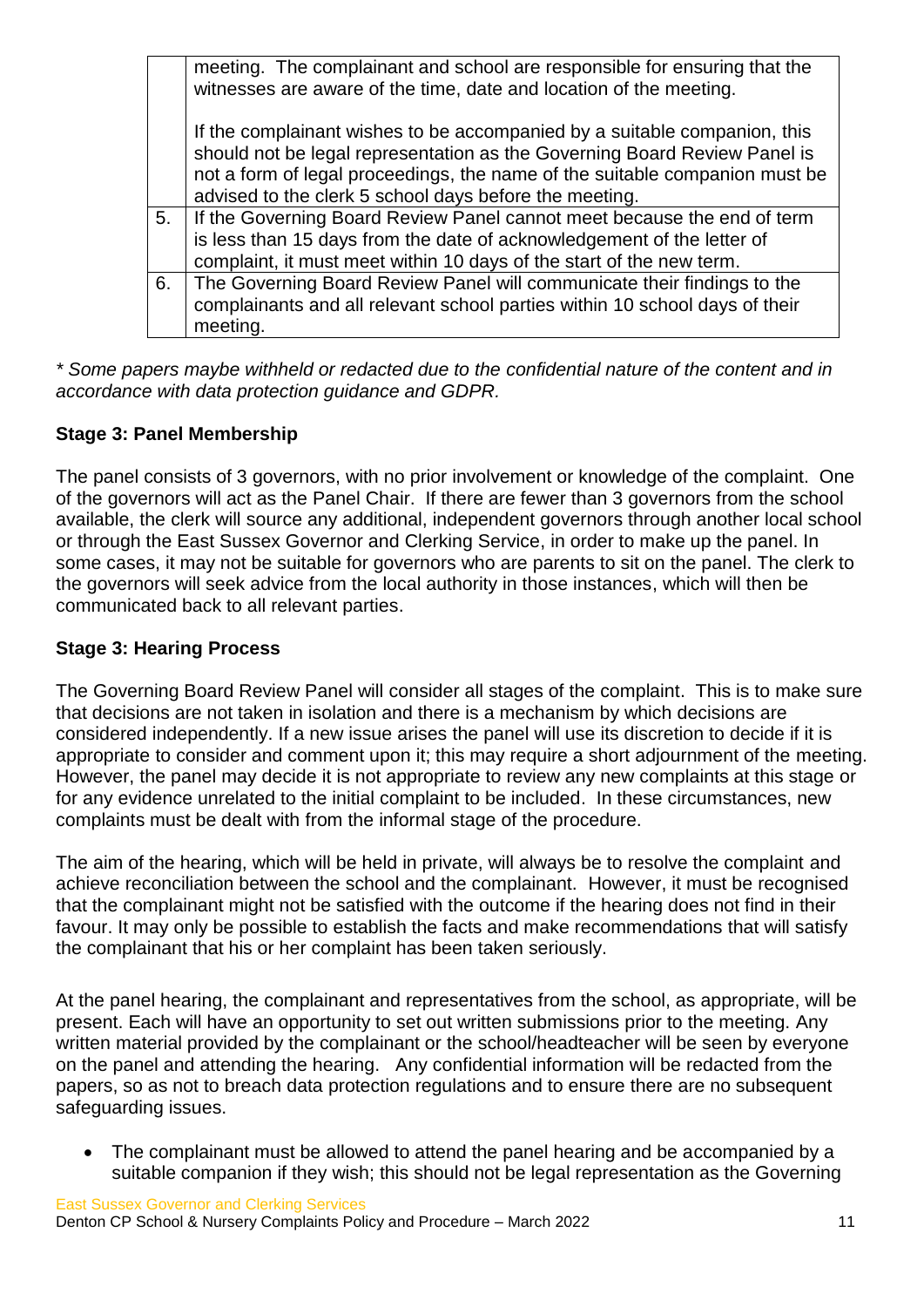Board Review Panel is not a form of legal proceedings. However, if a school employee is called as a witness in a complaint meeting, they may be entitled to ask to be supported by their union.

- Representatives from the media are not permitted to attend.
- Both the complainant and the school will have the opportunity of putting their case within a reasonable specified time limit without undue interruption so that the issues are addressed and key findings of fact established.
- At the meeting, the complainant and the school will have the opportunity to give statements and present their evidence. Witnesses will also be called as appropriate to present their evidence.
- The panel, the complainant and the school representative will be given the chance to ask and reply to questions. Once the panel considers they have all the information required the complainant, school representatives and witnesses will be asked to leave and evidence will then be considered.
- The Clerk will be present at the hearing and will take notes which are designed to serve as an aide memoir for the panel. The panel chair can decide whether to circulate the notes as output of the meeting. They are not a verbatim record of the meeting and should not be referred to as 'minutes'.

The Panel will consider the complaint and all the evidence presented. The Panel can:

- Uphold the complaint in whole or in part.
- Dismiss the complaint.

If the complaint is upheld in whole or in part, the Panel will:

- Decide on the appropriate action to be taken to resolve the complaint.
- Where appropriate, recommend changes to the school's systems or procedures to prevent similar issues in the future.

The Chair of the Panel will provide the complainant and the school with a full explanation of their decision and the reason(s) for it, in writing within 10 school days. The letter will include details of how to contact the School Complaints Unit (SCU), which investigates complaints relating to maintained schools on behalf of the secretary of state.

<span id="page-13-0"></span>Please see section on [Further Recourse.](#page-13-0)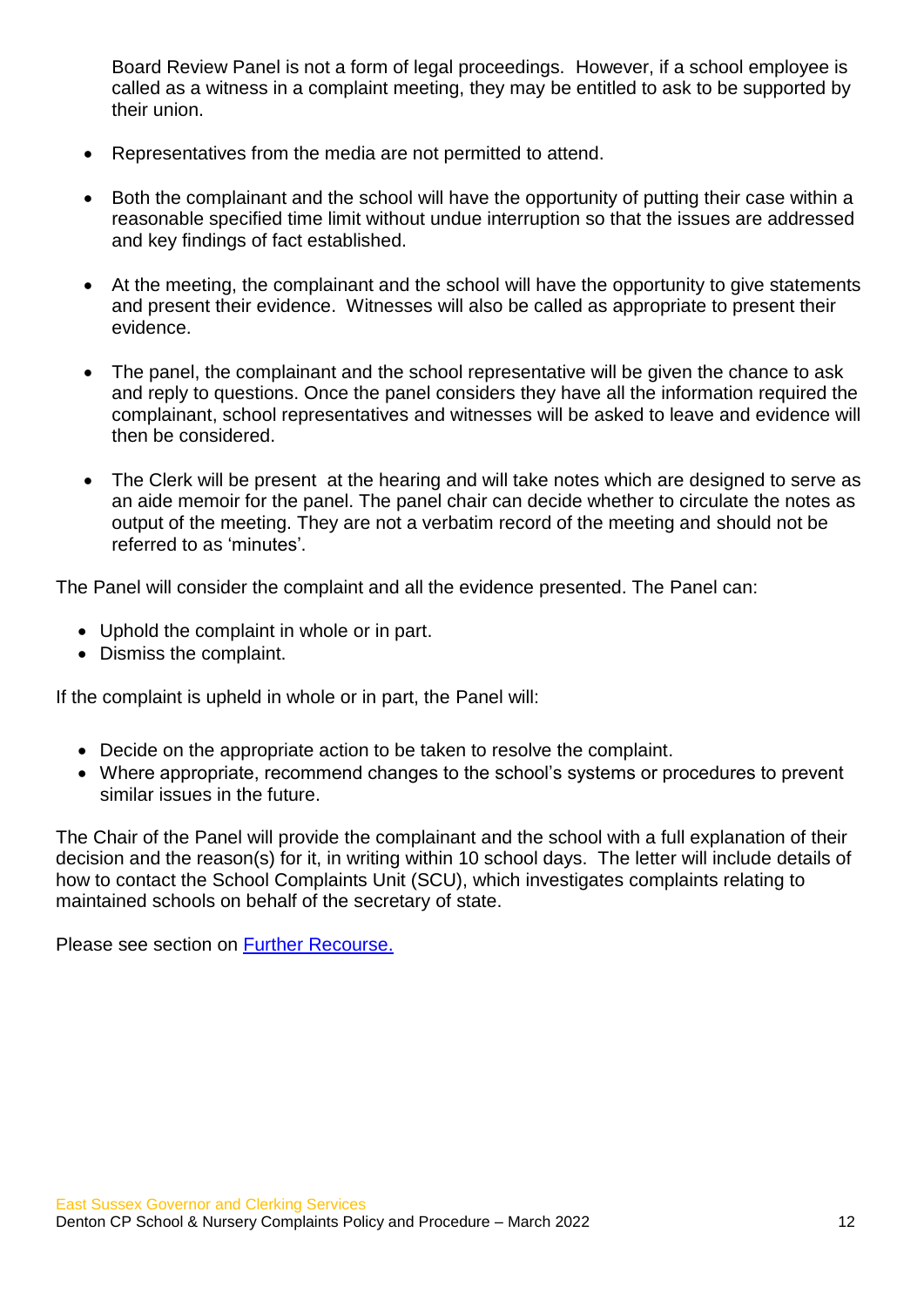# **Further Recourse**

If the complainant is unsatisfied with the outcome of the school's complaints procedure, they can refer their complaint to the School Complaints Unit (SCU), which investigates complaints relating to maintained schools on behalf of the secretary of state.

The SCU will not reinvestigate the matter of the complaint. It will look at whether the school's complaints policy and any other relevant statutory policies that the school holds were adhered to. The SCU also looks at whether the school's statutory policies adhere to education legislation. It may direct the school to reinvestigate the complaint where it is clear the school has acted unlawfully or unreasonably.

For more information or to refer a complaint, see the following webpage: <https://www.gov.uk/complain-about-school>

We will include this information in the outcome letter to complainants.

### <span id="page-14-0"></span>**Unreasonably persistent complaints**

Most complaints raised will be valid, and therefore we will treat them seriously. However, a complaint may become unreasonable if the person fits one or more of these descriptors:

- Has made the same complaint before, and it's already been through the school's complaints procedure.
- Makes a complaint that is obsessive, persistent, harassing, prolific, defamatory or repetitive.
- Knowingly provides false information.
- Insists on pursuing a complaint that is unfounded, or out of scope of the complaints procedure.
- Pursues a valid complaint, but in an unreasonable manner, e.g. refuses to articulate the complaint, refused to co-operate with this complaints procedure, or insists that the complaint is dealt with in ways that are incompatible with this procedure and the timeframes it sets out.
- Changes the basis of the complaint as the investigation goes on.
- Makes a complaint designed to cause disruption, annoyance or excessive demands on school time.
- Seeks unrealistic outcomes, or a solution that lacks any serious purpose or value.

#### **Steps we will take**

We will take every reasonable step to address the complainant's concerns and give them a clear statement of our position and their options. We will maintain our role as an objective arbiter throughout the process, including when we meet with individuals. We will follow our complaints procedure as normal (as outlined above) wherever possible.

It the complainant continues to contact the school in a disruptive way, we may put communications strategies in place. We may:

- Give the complainant a single point of contact via an email address.
- Limit the number of times the complainant can make contact, such as a fixed number per term.
- Ask the complainant to engage a third party to act on their behalf, such as [Citizens Advice.](https://www.citizensadvice.org.uk/)
- Put any other strategy in place as necessary.

East Sussex Governor and Clerking Services Denton CP School & Nursery Complaints Policy and Procedure – March 2022 13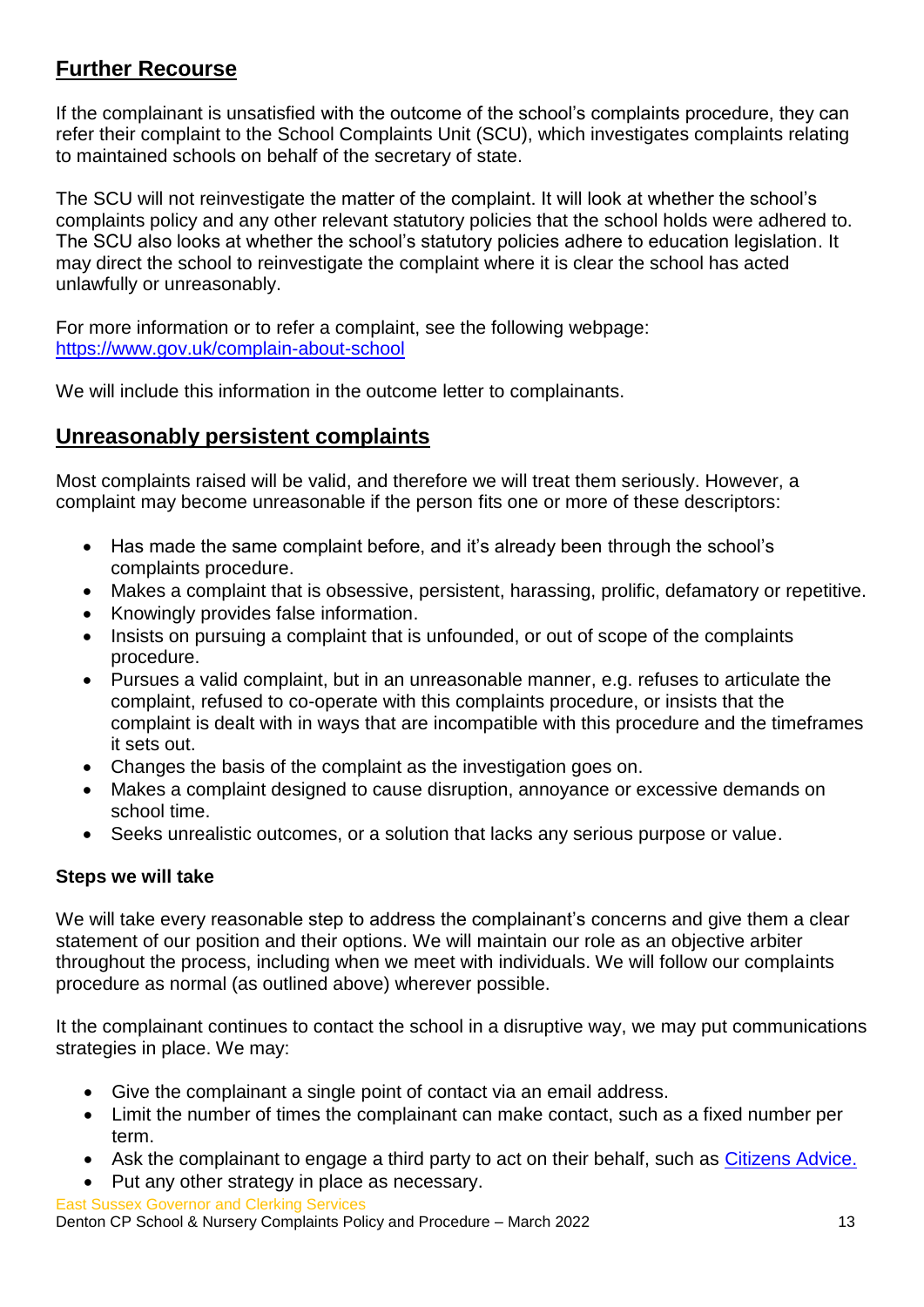# <span id="page-15-0"></span>**Stopping responding**

We may stop responding to the complainant when all of the following factors are met:

- We believe we have taken all reasonable steps to help address their concerns.
- We have provided a clear statement of our position and their options.
- The complainant contacts us repeatedly, and we believe their intention is to cause disruption or inconvenience and/or he or she is making substantially the same points each time.

If we take the decision to stop responding, we will inform the individual that we intend to do so. We will also explain that we will still consider any new complaints they make. Advice will be sought from the local authority in order to ensure that complainants are still provided with the information they are entitled to under The Education (Pupil Information) (England) Regulations 2005, within the statutory time frame.

In response to any serious incident of aggression or violence, we will immediately inform the police and communicate our actions in writing. This may include barring an individual from our school site.

### <span id="page-15-1"></span>**Duplicate complaints**

If we have resolved a complaint under this procedure and receive a duplicate complaint on the same subject from a partner, family member or other individual, we will assess whether there are aspects that we hadn't previously considered, or any new information we need to take into account.

If we are satisfied that there are no new aspects, we will:

- Tell the new complainant that we have already investigated and responded to this issue, and the local process is complete
- Provide a summary of the outcome of the original complaint, with all confidential information redacted
- Direct them to the DfE if they are dissatisfied with our original handling of the complaint

<span id="page-15-2"></span>If there are new aspects, we will follow this procedure again.

### <span id="page-15-3"></span>**Unreasonable Complaints**

Denton CP School & Nursery is committed to dealing with all complaints fairly and impartially, and to providing a high quality service to those who complain. However, we do not expect our staff to tolerate unacceptable behaviour and will take action to protect staff from that behaviour, including that which is abusive, offensive or threatening.

A complaint may be regarded as unreasonable when the person making the complaint:

• Introduces trivial or irrelevant information which the complainant expects to be taken into account and commented on, or raises large numbers of detailed but unimportant questions, and insists they are fully answered, often immediately and to their own timescales.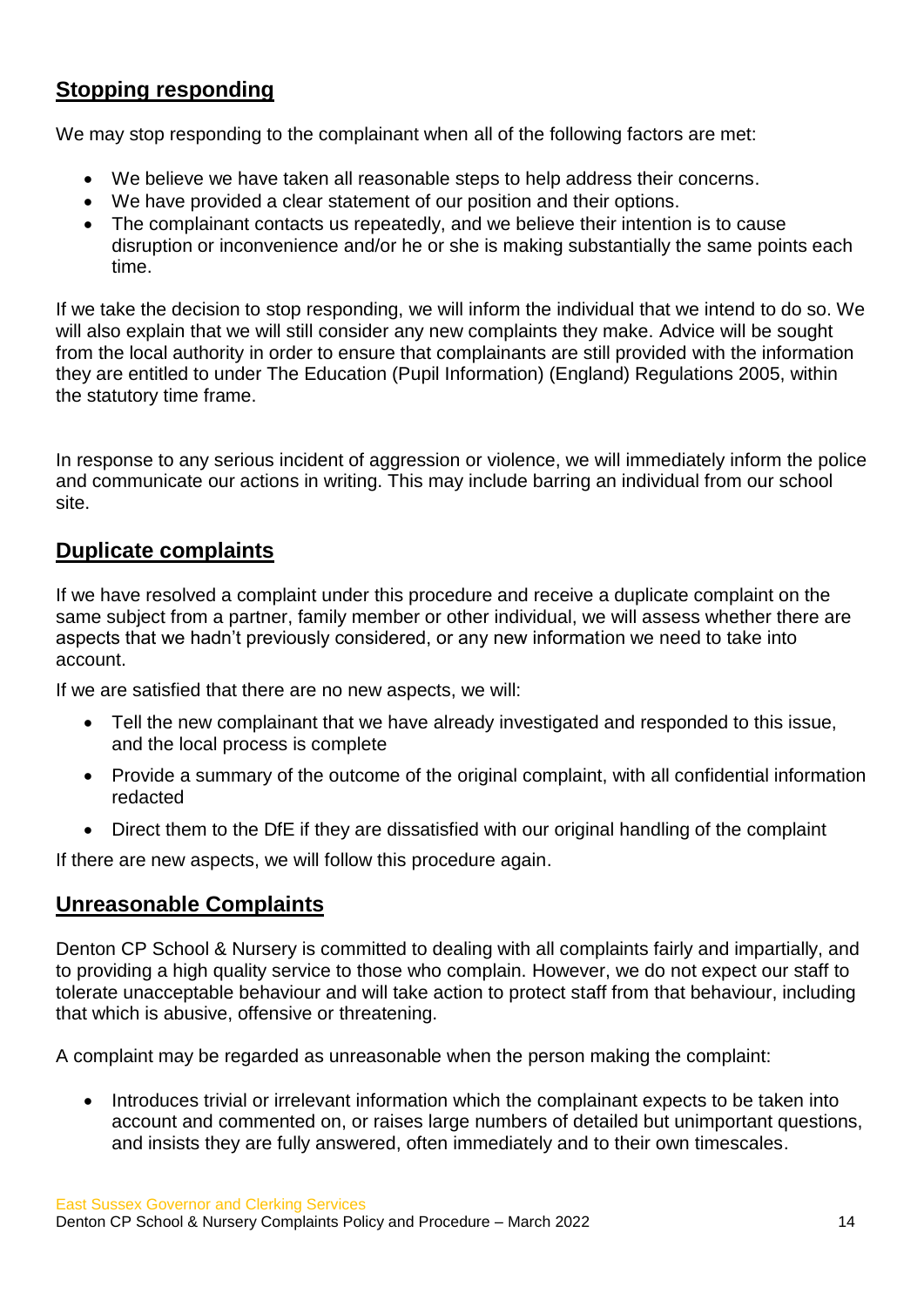- Makes unjustified complaints about staff who are trying to deal with the issues and seeks to have them replaced.
- Uses threats to intimidate.
- Uses abusive, offensive or discriminatory language or violence.
- Publishes unacceptable information on social media or other public forums.

Whenever possible, the headteacher or chair of governors will discuss any concerns with the complainant informally before making a judgement that their complaint is unreasonable.

If the behaviour continues, the headteacher will write to the complainant explaining that their behaviour is unreasonable and ask them to change it. For complainants who excessively contact the school causing a significant level of disruption, we may specify methods of communication and limit the number of contacts in a communication plan. This will usually be reviewed after 6 months.

In response to any serious incident of aggression or violence, the concerns and actions taken will be put in writing immediately and the police informed. This may include banning an individual from the school premises.

## <span id="page-16-0"></span>**Barring from the School Premises**

Although fulfilling a public function, schools are private places. The public has no automatic right of entry. Denton CP School & Nursery will therefore act to ensure they remain a safe place for pupils, staff and other members of their community.

If a parent's behaviour is a cause for concern, the school can ask him/her to leave school premises. In serious cases, the headteacher or the local authority can notify them in writing that their implied licence to be on school premises has been temporarily revoked, subject to any representations that the parent may wish to make.

Anyone wishing to complain about being barred can do so, by letter or email, to the headteacher or chair of governors. However, complaints about barring cannot be escalated to the Department for Education. Once the school's own complaints procedure has been completed, the only remaining avenue of appeal is through the Courts; independent legal advice must therefore be sought.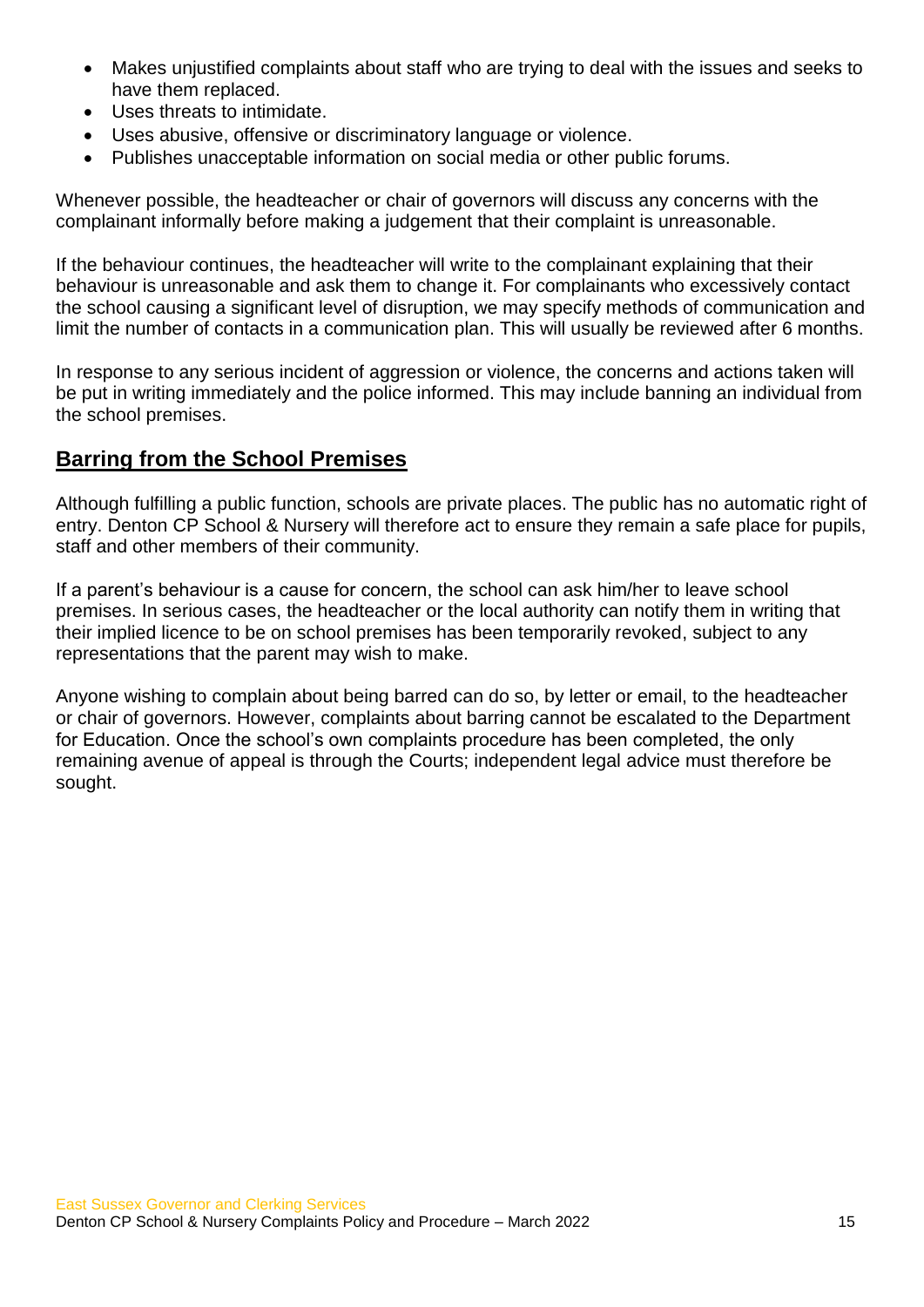# <span id="page-17-0"></span>**Appendix A: Roles and Responsibilities**

# <span id="page-17-1"></span>**Complainant**

The complainant will get a more effective and timely response to their complaint if they:

- Follow these procedures.
- Co-operate with the school throughout the process, respond to deadlines and communications promptly.
- Treat all those involved with respect.
- Explain the complaint in full, as early as possible.
- Co-operate with the school in seeking a solution to the complaint.
- Ask for assistance as needed.
- Refrain from publicising the details of their complaint on social media and respect confidentiality.

#### <span id="page-17-2"></span>**Investigating Governor**

An impartial governor, with no prior knowledge of the complaint, will be appointed to investigate the complaint and establish the facts. They will:

- Interview all relevant parties, keeping notes.
- Consider school policies, records and any written evidence, and keep these securely.
- Prepare a comprehensive report to the headteacher or complaints panel which includes the facts and potential solutions.

The investigator's role is to establish the facts relevant to the complaint by:

- Providing a comprehensive, open, transparent and fair consideration of the complaint through:
	- o Sensitive and thorough interviewing of the complainant to establish what has happened and who has been involved.
	- o Interviewing staff and children/young people and other people relevant to the complaint.
	- o Considering records and other relevant information.
	- o Analysing information.
- Liaising with the complainant and relevant school parties as appropriate to clarify what the complainant feels would put things right.

The investigator should:

- Conduct interviews with an open mind and be prepared to persist in the questioning.
- Keep notes of interviews or arrange for an independent note taker to record notes from the meeting.
- Ensure that any papers produced during the investigation are kept securely, pending any appeal.
- Be mindful of the timescales to respond.
- Prepare a comprehensive report for the headteacher or complaints panel that sets out the facts, identifies solutions and recommends courses of action to resolve problems.

East Sussex Governor and Clerking Services Denton CP School & Nursery Complaints Policy and Procedure – March 2022 16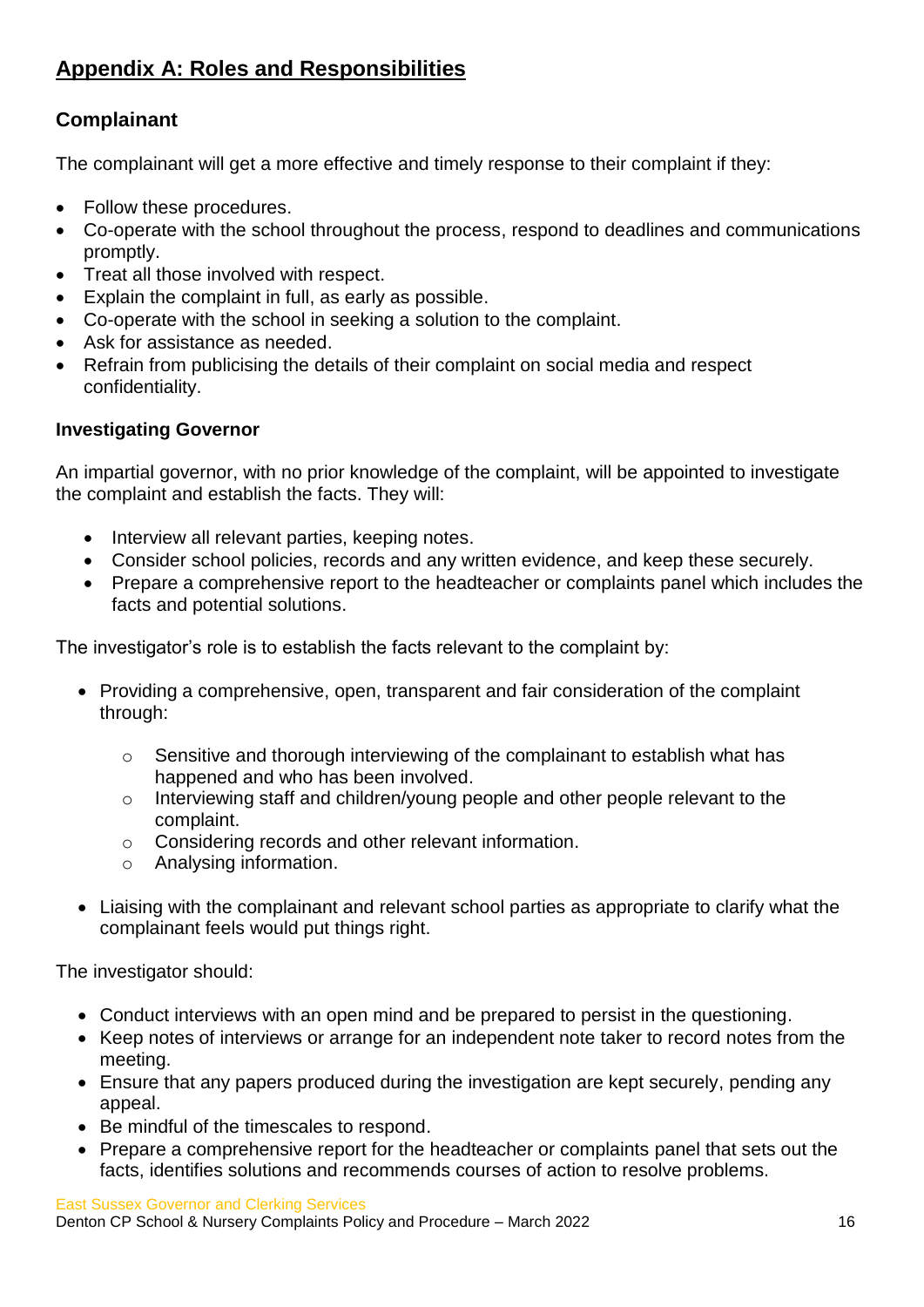The headteacher or complaints panel will then determine whether to uphold or dismiss the complaint and communicate that decision to the complainant, providing the appropriate escalation details.

# <span id="page-18-0"></span>**Clerk to the Governing Body**

The Clerk will:

- Be the contact point for the complainant and the governing board panel, including circulating the relevant papers and evidence before complaints panel meetings.
- Arrange the complaints hearing, including sending invitations to virtual meetings as appropriate.
- Take notes during the panel hearing, as an aide memoir to the panel. All parties should note that the clerk does not take verbatim minutes during the panel meeting.
- Provide advisory support to the panel as they draft an outcome letter from the complaints hearing.
- Maintain a full record of the complaint at all stages.
- Notify all parties of the panel's decision by distributing the hearing outcome letter and notes.

### <span id="page-18-1"></span>**Panel Chair**

The panel chair will:

- Chair the meeting, ensuring that everyone is treated with respect throughout.
- Make sure all parties see the relevant information, understand the purpose of the committee, and are allowed to present their case.
- Ensure the meeting is conducted in an appropriate manner, is not adversarial, and that, if all parties are invited to attend, everyone is treated with respect and courtesy.
- Seek to put complainants who may not be used to speaking at such a meeting are put at ease. This is particularly important if the complainant is a child/young person or a vulnerable adult.
- Ensure the remit of the panel is explained to the complainant.
- Ensure written material is seen by everyone in attendance, provided it does not breach confidentiality or any individual's rights to privacy under the DPA 2018 or GDPR. The chair must remind all parties of this before the panel meeting begins.
- With input from the other panel members and advisory support from the clerk, draft the outcome letter, as output of the complaints hearing.

If a new issue arises it would be useful to give everyone the opportunity to consider and comment upon it; this may require a short adjournment of the meeting.

- Ensure both the complainant and the school are given the opportunity to make their case and seek clarity, either through written submissions ahead of the meeting or verbally in the meeting itself.
- Enable the issues to be addressed and key findings of fact are made if appropriate
- Ensure the committee is open-minded and acts independently.
- Check no member of the committee has an external interest in the outcome of the proceedings or any involvement in an earlier stage of the procedure.
- Ensure the outcome of the hearing is recorded.
- Liaise with the Clerk in order to receive advisory support.

East Sussex Governor and Clerking Services Denton CP School & Nursery Complaints Policy and Procedure – March 2022 17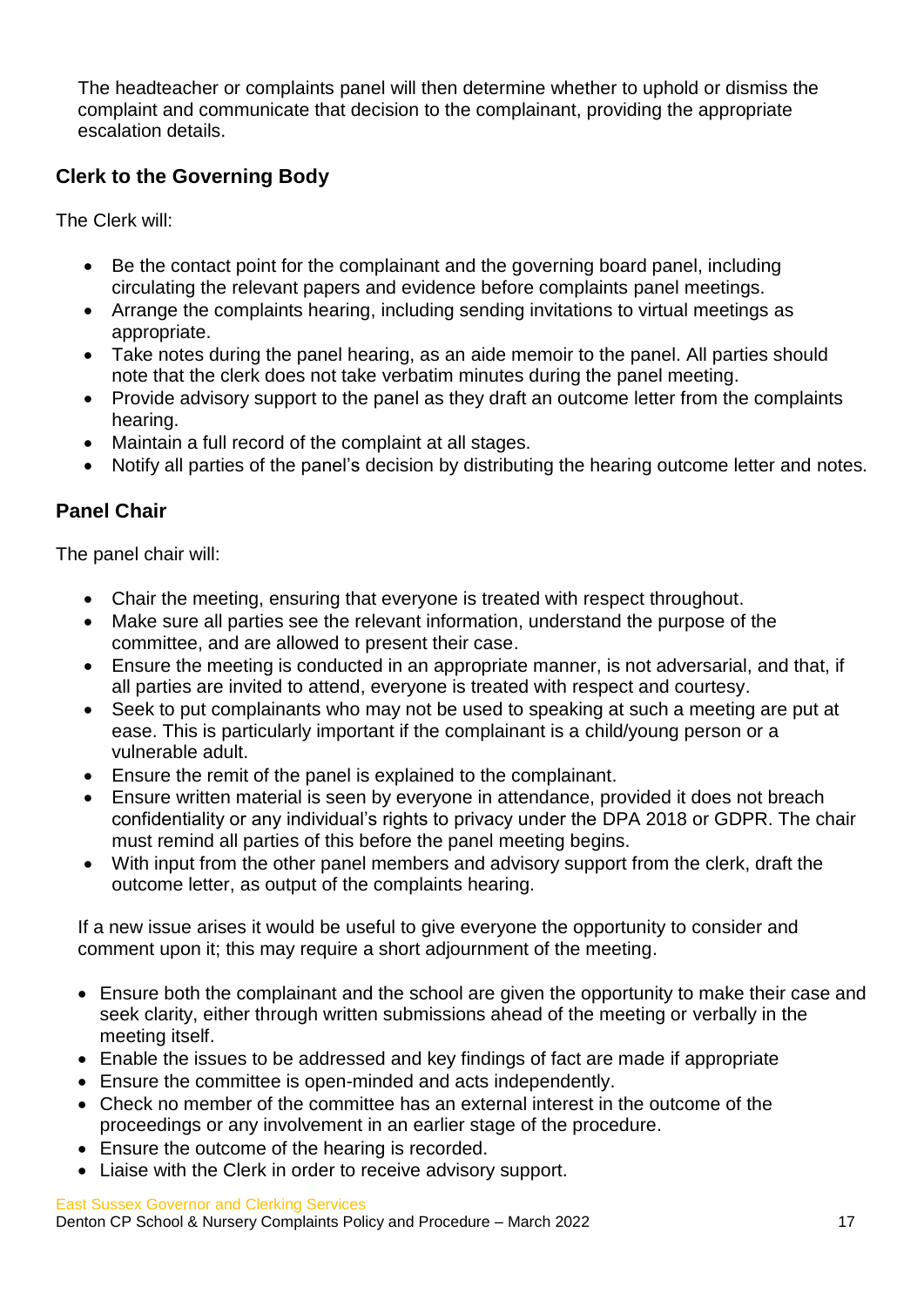### <span id="page-19-0"></span>**Panel Member**

Panel members should be aware that:

- The meeting must be independent and impartial, and should be seen to be so. No governor may sit on the panel if they have had a prior involvement in the complaint or in the circumstances surrounding it.
- The aim of the meeting should be to resolve the complaint and achieve reconciliation between the school and the complainant.
- The complainant might not be satisfied with the outcome if the meeting does not find in their favour. It may only be possible to establish the facts and make recommendations.
- Many complainants will feel nervous and inhibited in a formal setting
- Parents/carers often feel emotional when discussing an issue that affects their child.
- Extra care needs to be taken when the complainant is a child/young person and present during all or part of the meeting. Careful consideration of the atmosphere and proceedings should ensure that the child/young person does not feel intimidated. The panel should respect the views of the child/young person and give them equal consideration to those of adults. If the child/young person is the complainant, the panel should ask in advance if any support is needed to help them present their complaint. Where the child/young person's parent is the complainant, the panel should give the parent the opportunity to say which parts of the meeting, if any, the child/young person needs to attend. However, the parent should be advised that agreement might not always be possible if the parent wishes the child/young person to attend a part of the meeting that the committee considers is not in the child/young person's best interests. The welfare of the child/young person is paramount.